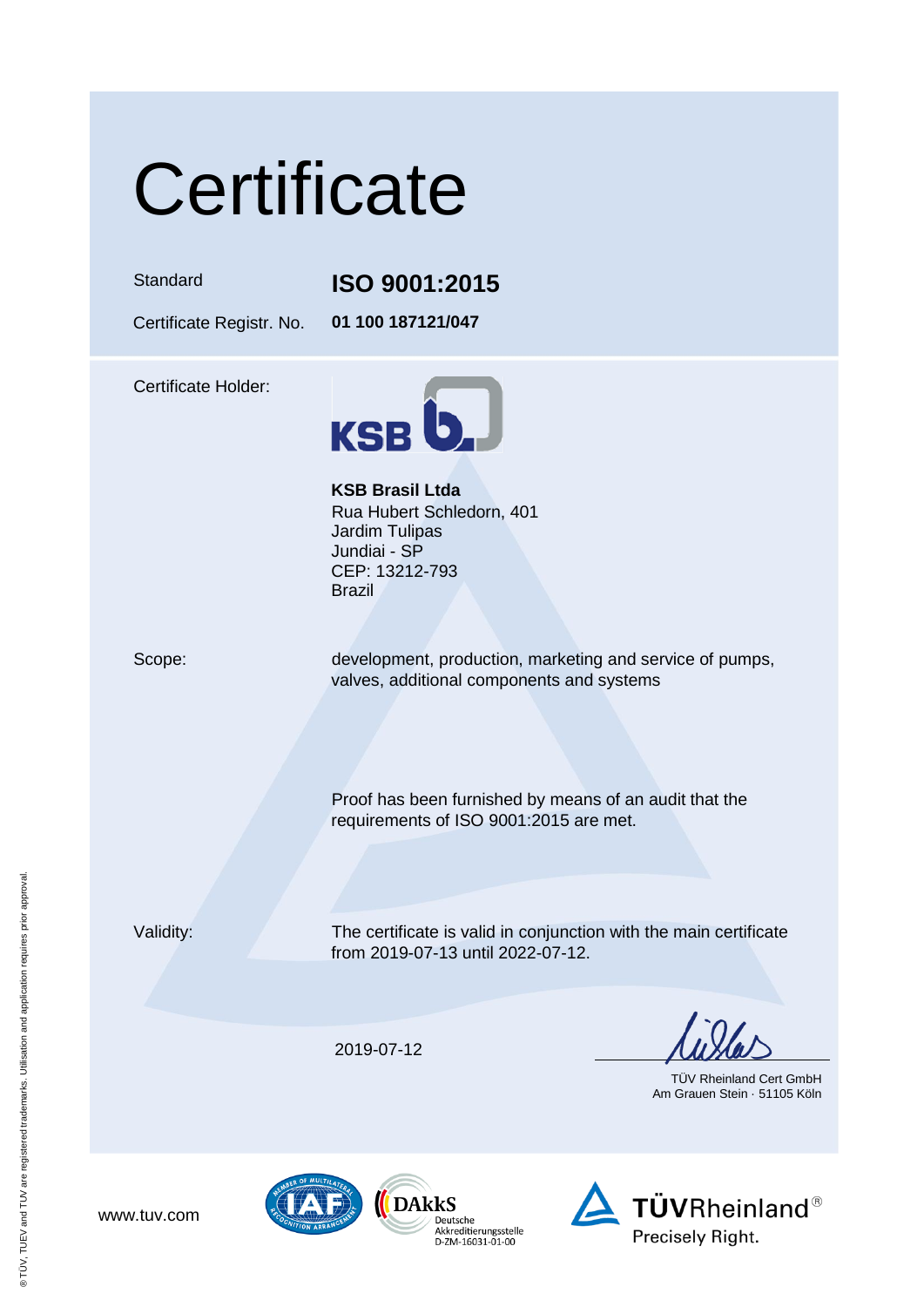# **Certificate**

### Standard **ISO 14001:2015**

Certificate Registr. No. **01 104 187121/047**

Certificate Holder:



**KSB Brasil Ltda** Rua Hubert Schledorn, 401 Jardim Tulipas Jundiai - SP CEP: 13.212-793 Brazil

Scope: development, production, marketing and service of pumps, valves, additional components and systems

> Proof has been furnished by means of an audit that the requirements of ISO 14001:2015 are met.

Validity: The certificate is valid in conjunction with the main certificate from 2019-07-13 until 2022-07-12.

2019-07-12

TÜV Rheinland Cert GmbH Am Grauen Stein · 51105 Köln